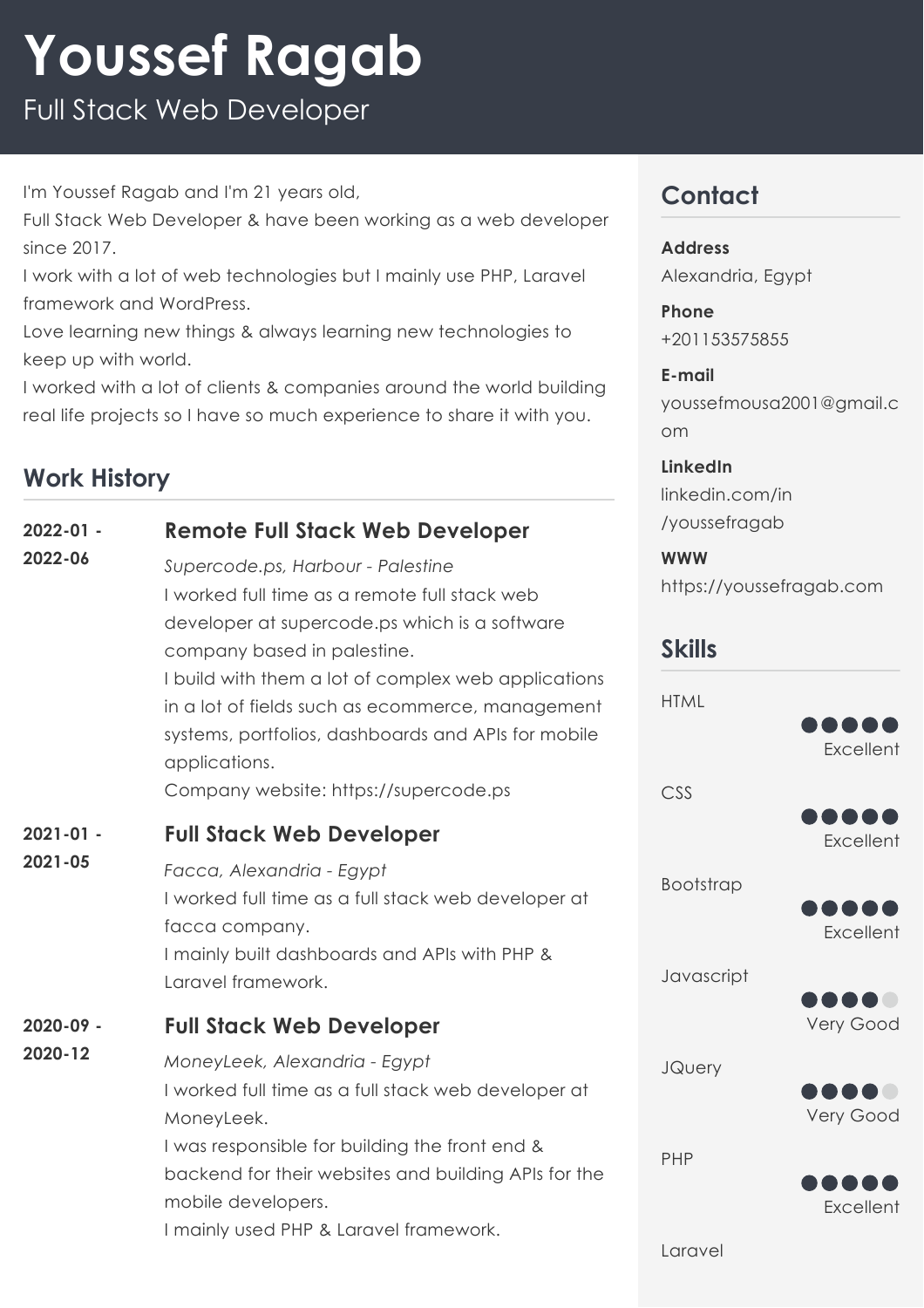| $2019 - 08 -$<br>2020-05 | <b>Remote Wordpress Developer</b><br>CCIT.SA, Riyadh - Saudi Arabia<br>I worked part time as a remote WordPress developer<br>for ccit.sa which is a software company based in<br>Riyadh.<br>I was responsible for creating wordpress themes for<br>clients.<br>such as portfolio, ecommerce and government<br>websites.         | Excellent<br>WordPress<br>Good<br>Mysql<br>Very Good |
|--------------------------|---------------------------------------------------------------------------------------------------------------------------------------------------------------------------------------------------------------------------------------------------------------------------------------------------------------------------------|------------------------------------------------------|
|                          | company website: https://ccit.sa                                                                                                                                                                                                                                                                                                | Node.js, MongoDB<br>Good                             |
| $2019 - 02 -$<br>2019-05 | <b>Backend Developer</b><br>All&More, Alexandria - Egypt<br>I worked as a full time backend developer at All &<br>More.                                                                                                                                                                                                         | Android Development<br>Good                          |
|                          | I worked with PHP & Laravel building Dashboards<br>and APIS.                                                                                                                                                                                                                                                                    | Firebase<br>Good                                     |
| $2018 - 01 -$<br>Current | <b>Freelancer WordPress Developer</b><br>TechGO, Cairo - Egypt<br>I'm working as a freelancer WordPress Developer at<br>TechGo Company for 4 years now.<br>I built and still building a lot of ecommerce<br>WordPress themes for clients in Saudi Arabia.                                                                       | Git<br>Very Good<br>Languages                        |
| $2017 - 01 -$<br>Current | <b>Freelancer</b><br>mostagl.com, upwork.com<br>I'm working as a freelancer for more than 5 years.<br>I worked with a lot of clients & companies around<br>the world building real life projects.<br>My freelancer profiles:<br>https://mostaql.com/u/youssefalex<br>https://www.upwork.com/freelancers<br>/~013826c8d3273aefc2 | Arabic<br>Excellent<br>English<br>Very Good          |

## **Education**

| $2021 - 10 -$ | <b>BBA: Accounting And Business</b>                                |  |
|---------------|--------------------------------------------------------------------|--|
| Current       | Management                                                         |  |
|               | Faculty of Commerce   Alexandria University -<br>Alexandria, Egypt |  |

#### **High School Diploma 2019-10 -**

*Mostafa Kamel High School - Alexandria,Egypt* **2020-08**